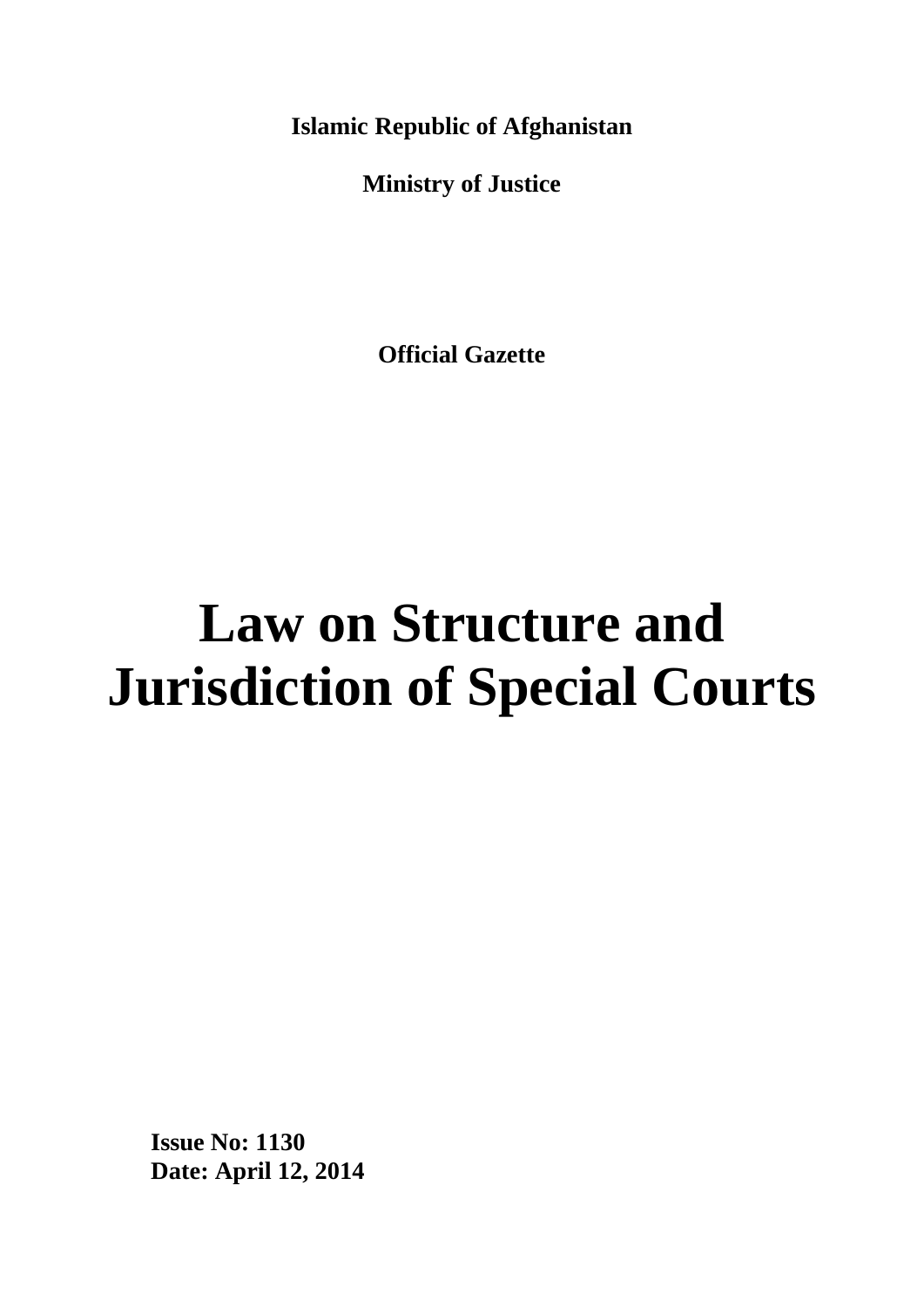## **In the Name of Allah, the Most Merciful and the Most Compassionate**

## **Law on Structure and Jurisdiction of Special Courts**

## **Chapter One**

## **General Provisions**

#### **Base Article one:**

This law has been enacted pursuant to provisions of Articles 78 and 127 of the Afghan Constitution.

#### **Objectives Article two:**

The objectives of this law are as following:

- 1. To regulate the affairs related to detection, investigation, case filing and prosecution of crimes committed by Ministers (members of the government) and Chief Justice of the Supreme Court and any of its members.
- 2. To regulate the duties and jurisdiction of the detection and investigation authorities, formation of the Court and procedure of the trial of persons stipulated in paragraph (1) of this article.
- 3. To observe the principle of rule of law and ensure fair trial.

## **Area of Implementation**

## **Article three:**

The provisions of this law shall be enforced on the following persons:

- (1) Incumbent Ministers and ministers appointed, upon establishment of the government, based on provisions of paragraph (2), article 161 of the Constitution who commit a crime while holding the position.
- (2) Chief Justice of the Supreme Court and any of its members appointed, upon establishment of the Supreme Court, based on provisions of paragraph (2), article 161 of the Constitution who commit a crime while holding the position.

## **Chapter two**

## **Detection, Investigation and Case filing**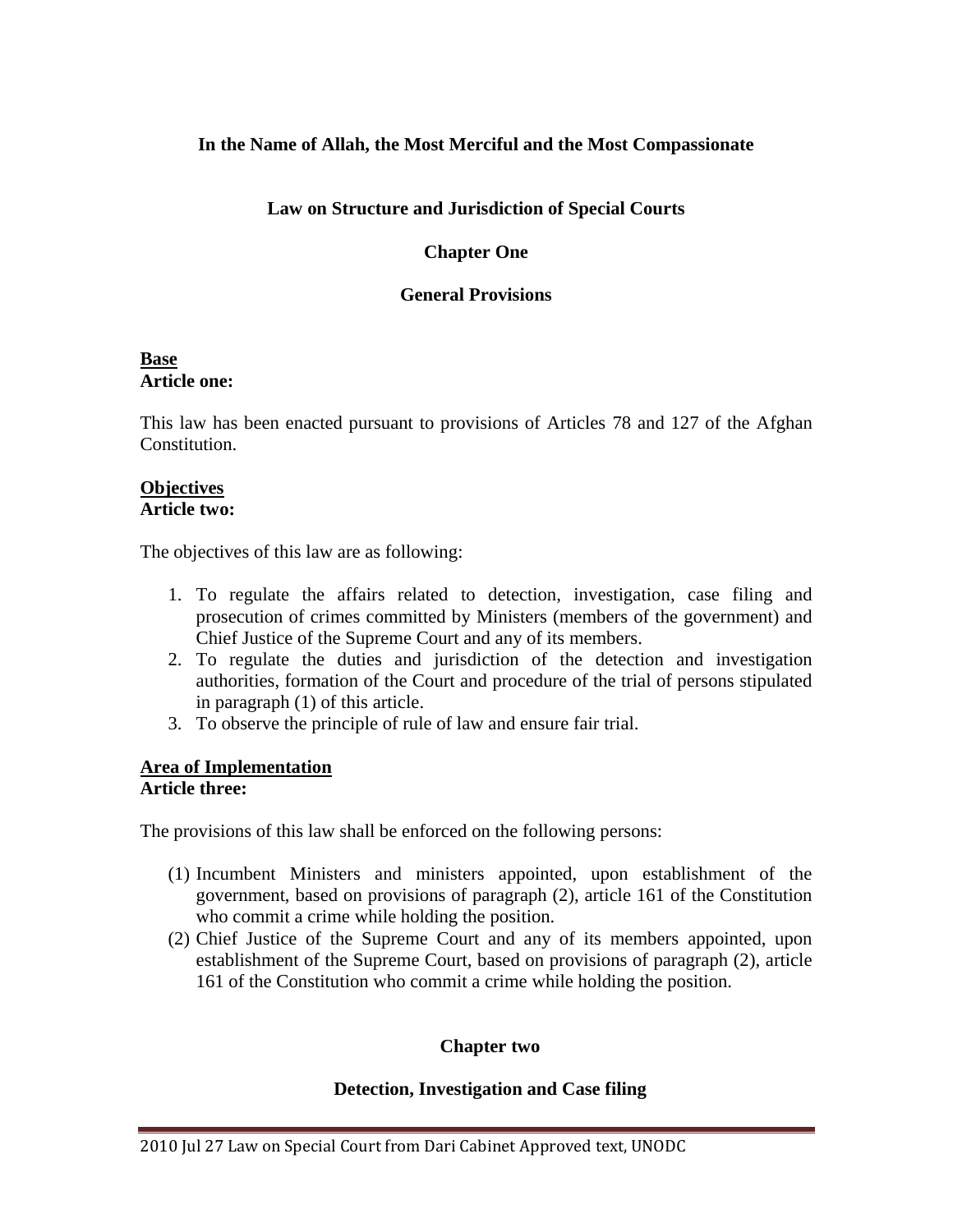## **Detection and Investigation of Crime Article Four:**

(1) Detection and Investigation of crimes attributed to ministers (members of the government) stipulated in paragraph (1), article 3 of this law shall be carried out in accordance with the provisions of this law and adherence to article 134 of the Constitution.

(2) Detection and Investigation of crimes attributed to Chief Justice of the Supreme Court and any of its members shall be carried out in accordance with provisions of this law and adherence to article 127 of the Afghan Constitution.

## **Board of Investigation**

**Article Five**:

- (3) Investigation of the crime attributed to the persons mentioned in paragraph (1), Article Three of this Law shall be carried out by two senior expert prosecutors under the supervision of the Attorney General.
- (4) Investigation of the crime attributed to Chief Justice of the Supreme Court and any of its members, adherence to provision of article 127 of the Afghan Constitution, shall be carried out by a board comprised of a member of the Lower House (Wolosi Jirga) with experience in justice and judiciary selected by Speaker of the House and Attorney General under the supervision of a Supreme Court member selected by High Council of the Supreme Court.

#### **Temporary Dismissal Article Six:**

If investigation of an incumbent minister accused of a crime requires her/his detention, he/she shall temporarily be dismissed based on the request of the Attorney General and approval of the President.

## **Detention Request**

Article Seven:

- (1) If investigation of the persons stipulated in article 3 of this law, requires detention of the accused, permission for detention shall be requested by head of investigation from the Special Court.
- (2) In the light of circumstances, the detention period may be extended for maximum of two months; extension of detention for more than two months shall be in accordance with circumstances stipulated in article 8 of this law.
- (3) Detention of the said persons shall be carried out separately from other detainees in the detention center.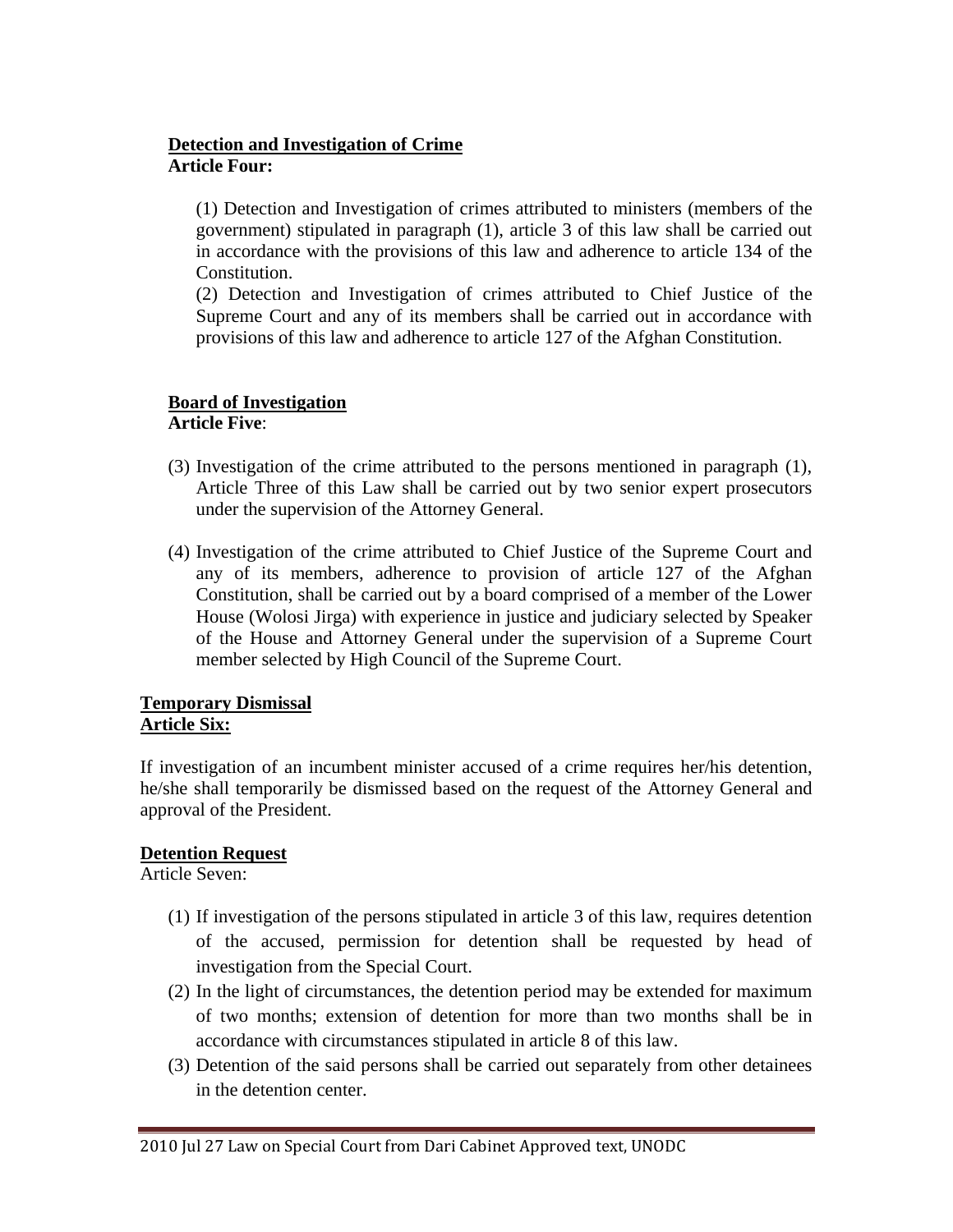## **Period of Investigation Article Eight:**

In the light of circumstances, the investigation period of the persons stipulated in article 3 of this law shall be carried out within maximum of two months.

If, due to legal grounds, investigation cannot be completed within two months, head of Special Court may extend the period for two more months. Extension of investigation period over four months shall be requested by investigation board and after approval of Special Court.

#### **Place of Investigation Article Nine:**

Investigation of the persons stated in article 3 of this law shall be carried out in a proper place based on discretion of the Board of Investigation.

#### **Filing Case Article Ten**

(1) Filing a case against the accused stipulated in article 3 of this Law shall be carried out by head of an investigation board.

## **Chapter Three Special Court**

## **Establishment of Special Court Article Eleven:**

- (1) Special Court comprised of three members of the Supreme Court shall be established to try cases of ministers. The chief and members of the court shall be appointed with approval of the High Council of the Supreme Court.
- (2) Special Court comprised of the following persons shall be established to try cases of Chief justice of the Supreme Court and its members:
- 1- Two members of the Lower House (Wolosi Jirga) with legal knowledge and adequate experience in justice and judiciary field with the approval of the House.
- 2- One member of the Upper House (Mishrano Jirga) with legal knowledge and adequate experience in justice and judiciary field with the approval of the House.
- 3- Two members of the Supreme Court including head of the court approved by High Council of the Supreme Court.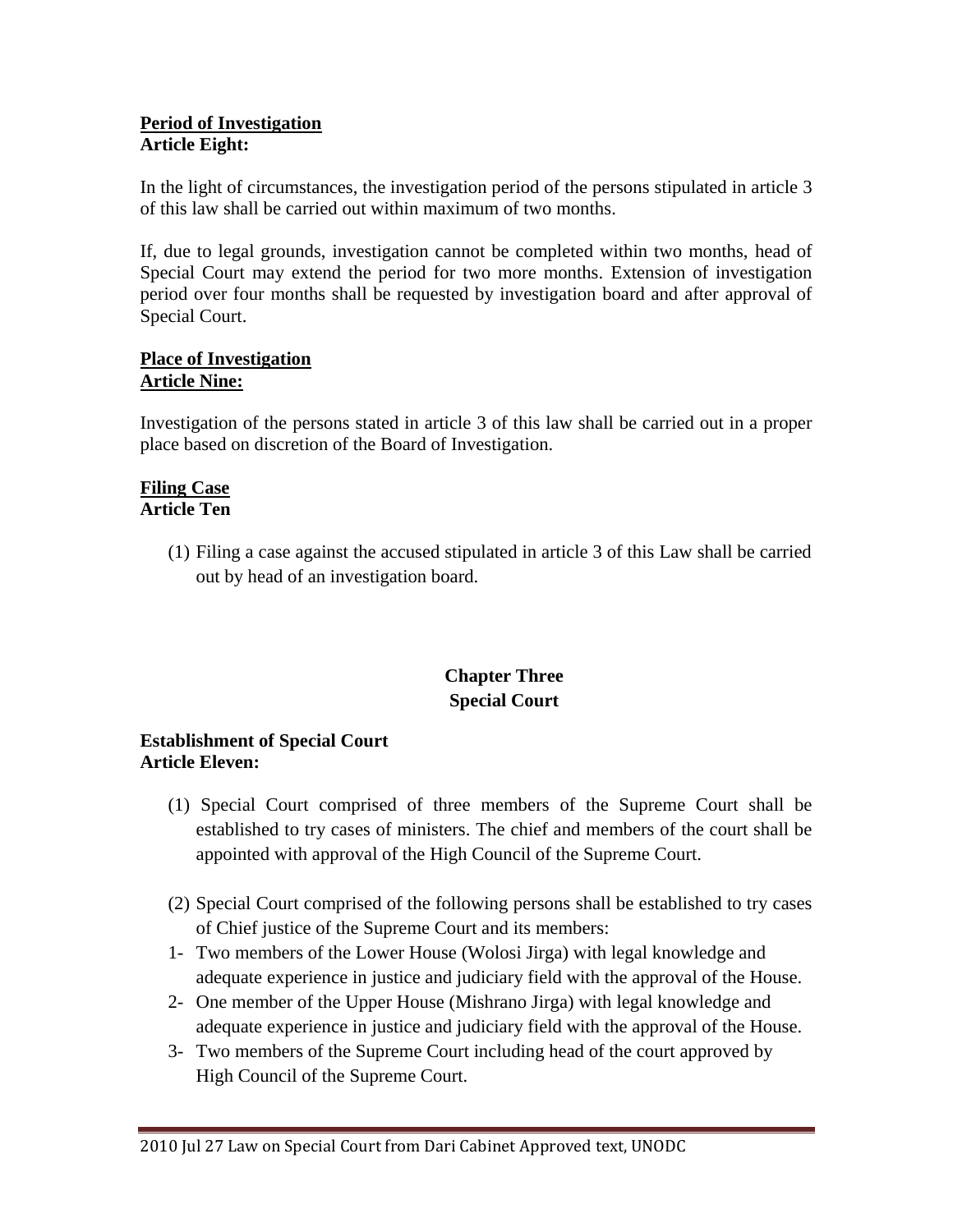## **Oath -Taking Article Twelve:**

(1) Before occupying the position as judges, the members of Special Court stipulated in paragraph (2) article 11 of this law except members of the Supreme Court shall swear in to the President as:

I swear by the name of God Almighty that I shall ensure justice in accordance with the teachings of Holy Religion of Islam, provisions of the Constitution and other laws of Afghanistan, and carry out the duties with loyalty, honesty and impartiality.

## **Independency of the Special Court Article Thirteen:**

The Special Court shall be independent in resolving cases, and shall issue its verdict within provisions of the law and based on understanding adopted from presented evidence. Case resolving and verdict issuance by the Special Court shall be administered according to the principle of parties' mutual equality before the law and the court and observation of justice and impartiality.

#### **Basis of Decision Article Fourteen:**

Special Court shall implement provisions of the Constitution, this law and other laws in its proceedings.

#### **Open Trial: Article Fifteen:**

Special Court shall try cases openly unless close trial is deemed necessary or to observe customs or public order. Making notice of the final decision shall always be open to public.

## **Legal Citation Article Sixteen:**

Special Court shall be duty bound to state the reasons for a decision to issue.

#### **Resolution Stages Article Seventeen:**

Verdicts of the Special Court shall be decisive and final and shall not be appealed to a higher court.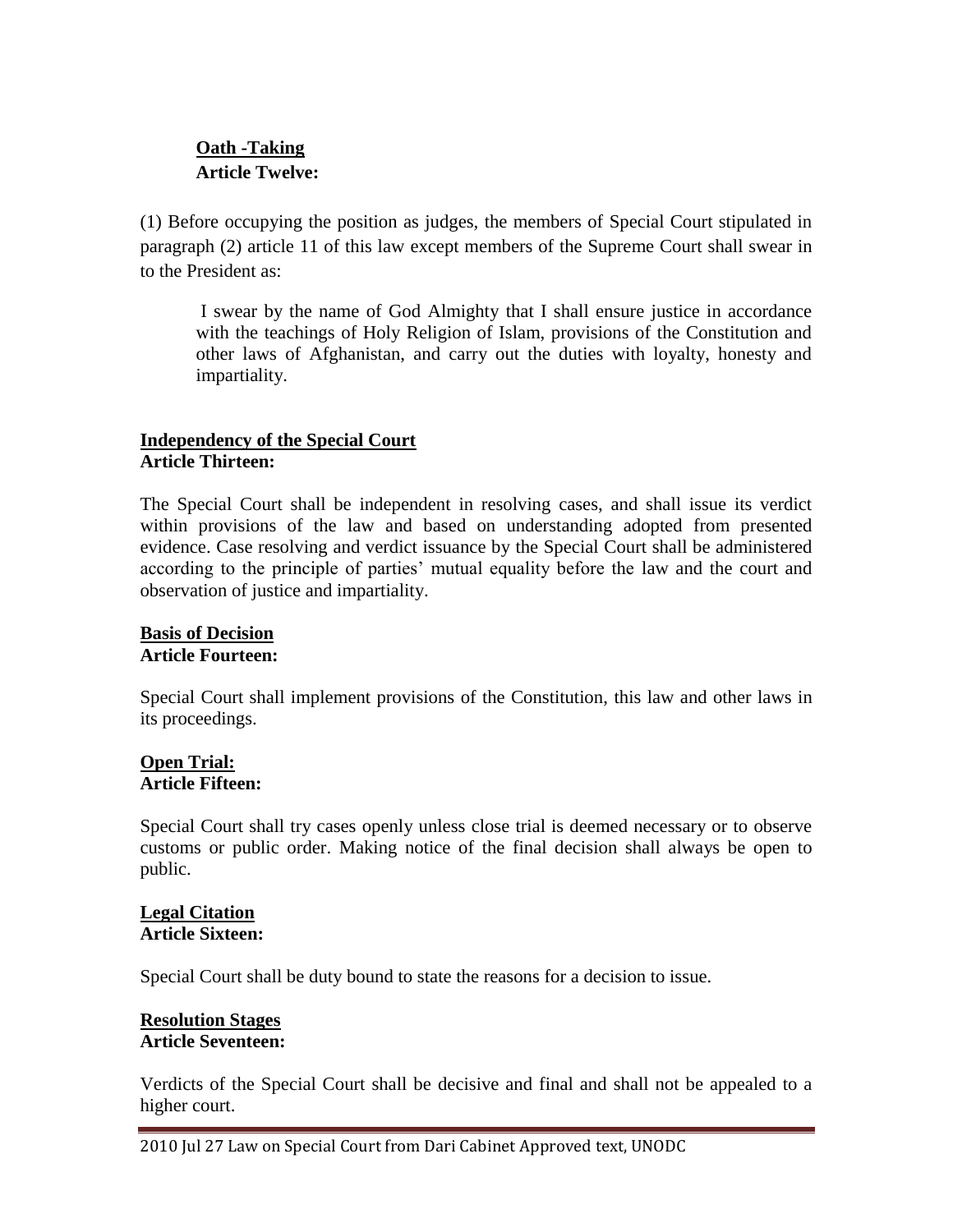## **Dissolution of Special Court Article Eighteen:**

- (1) Special Court shall be dissolved after issuing, writing and notifying its verdict to the parties.
- (2) Decision of the Special Court shall be sent to Attorney General's Office to be implemented and original copies of the verdict and other documents and papers shall be indexed, sent to and kept in archive of the Supreme Court.

## **Chapter four**

## **Miscellaneous Provisions**

#### **Rights in the Dismissal Period Article Nineteen:**

- (1) Administering the rights and privileges of the persons stated in article three of this law shall be suspended during dismissal and discharge of duty, detention and trial.
- (2) If the investigation board or the Court rule on non-prosecution and/or the accused is acquitted by the court, he/she shall be provided with all remunerations, rights and privileges of the dismissal/suspension period.

#### **Stamp Article Twenty:**

Special court shall have a special stamp with the insignia of the Islamic Republic of Afghanistan and the court's name engraved on it and shall be returned to Supreme Court after dissolution of the Court.

## **Court Location Article Twenty One:**

The Special Court shall be located in Kabul city.